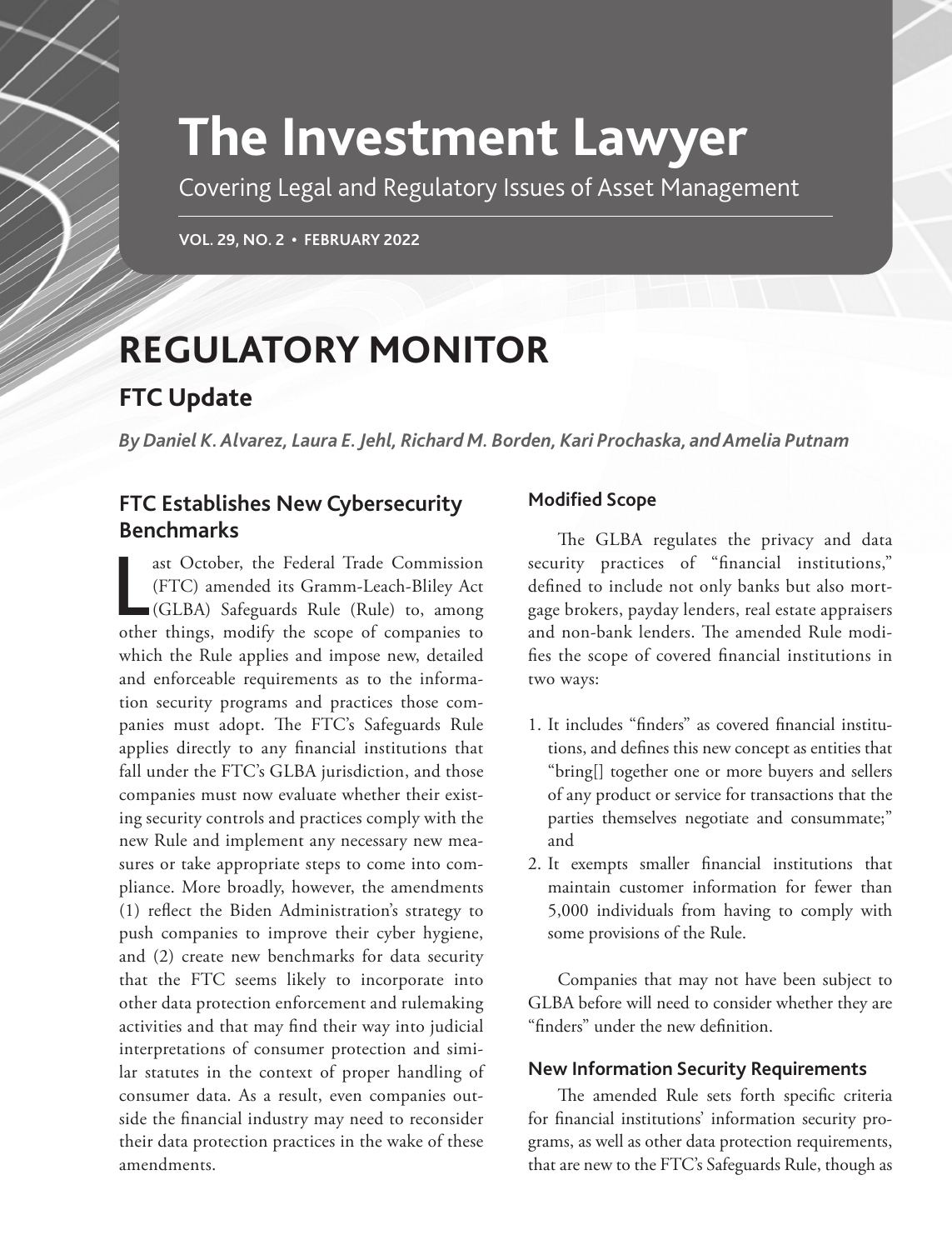discussed below some of these requirements may not be new to companies that have had to comply with certain state-level requirements. Examples of these requirements include:

- Designating a qualified individual to oversee and enforce the information security programs, and having that individual provide status reports to the board of directors or similar governing body;
- Conducting a risk assessment that identifies reasonably foreseeable risks to the security of customer information, as well as the sufficiency of existing controls and the risk of unauthorized use or disclosure of customer information, builds the information security program on that foundation, and revises the program based on regular risk assessments conducted moving forward;
- Conducting regular testing and monitoring of key security controls, systems, and procedures;
- Implementing specific tools for data protection, such as multi-factor authentication for accessing any information system, and encryption for customer information in transit over external networks and at rest, subject to certain exceptions;
- Crafting a written incident response plan that is designed to permit prompt response to and recovery from any material security event;
- Periodically reviewing access controls to authenticate and allow access only to authorized individuals and limit those individuals' access to information;
- Developing and maintaining data retention procedures that provide for the secure disposal of customer information *within two years*, unless the information is necessary for a legitimate business purpose or otherwise unfeasible; and
- Implementing controls to monitor the log activity of authorized users in order to detect unauthorized access or use.

#### **Key Similarities and Differences with the New York Department of Financial Services Cybersecurity Regulation**

As mentioned, many of these requirements are similar or identical to certain state data protection requirements, including those imposed on financial institutions doing business in New York by the New York Department of Financial Services (NYDFS) Cybersecurity Regulation.<sup>1</sup> For example, both the amended Safeguards Rule and the NYDFS Cybersecurity Regulation require financial institutions to, among other things: (1) conduct a cybersecurity risk assessment; (2) evaluate existing information security controls; (3) implement additional risk-based controls; (4) limit access to information systems and customer information for a necessary business purpose; and (5) utilize multifactor authentication.

While the FTC may look to DFS's interpretations and enforcement of the Cybersecurity Regulation for lessons learned, there are also important differences between the Safeguards Rule and Cybersecurity Regulation that financial institutions should track. For example, the amended Safeguards Rule requires entities to periodically dispose of customer information no later than two years after the last date the information was used for a business purpose, whereas the Cybersecurity Regulation requires periodic disposal, but does not prescribe timing.

#### **Moving Forward**

The right next steps for your company likely depend on which of three buckets applies to you:

- 1. Companies that have always been subject to the FTC's Safeguards Rule need to consider whether their existing practices measure up to the new requirements, and take action to shore up areas where their practices may fall short;
- 2. Companies that may find themselves newly subject to the rule as a result of the expanded scope may need to consider whether the business